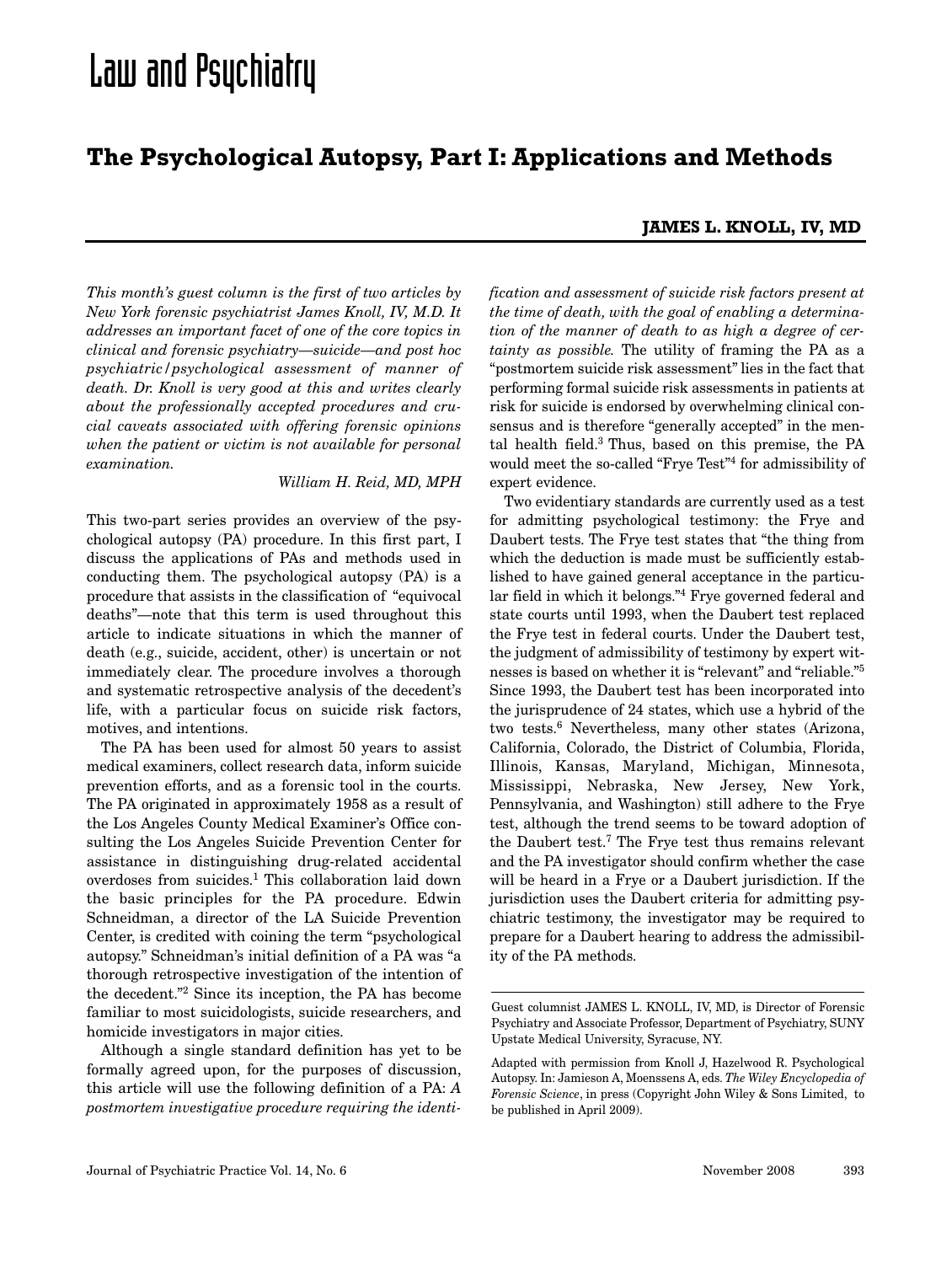## LAW AND PSYCHIATRY

Definitions and methods aside, the quality of the PA will depend heavily on the training, knowledge, experience, and clinical judgment of the investigator. In the push toward standardization, the PA has evolved through a number of iterations. Initially, Schneidman developed a list of 14 areas of inquiry to guide the investigator when conducting a PA.2 In the late 1980s, the Centers for Disease Control established a list of 22 criteria to assist forensic investigators, called the Operational Criteria for the Determination of Suicide (OCDS).8 Shortly afterwards, in 1991, suicide researchers developed the Empirical Criteria for the Determination of Suicide (ECDS). This instrument subsumed the OCDS criteria, as well as other important criteria from the research literature.9

While the Department of Defense had long employed the PA method, in 2002 it published a sample model curriculum to teach investigators how to conduct PAs, along with recommendations for training and peer review.10 Despite progress in research on PAs, the classification of some deaths (e.g., drug-related fatalities $^{11,12}$  continues to challenge medical examiners. Thus, the PA methods and protocol must continue to be vigorously studied and tested. In 2006, leading suicidology experts and researchers proposed an initial standard protocol for lines of inquiry to improve reliability and validity.13 This protocol, which has been further amended with the assistance of an expert from the research group that produced the protocol (Berman A, personal communication, August 8, 2007), will be presented in the second part of this two-part series.

### **APPLICATIONS**

The PA has utility in a variety of situations, including the following:

- Assisting medical examiners with "equivocal" deaths
- Research on suicide
- Insurance claims
- Criminal cases
- Estate issues and contested wills
- Malpractice claims
- Worker's compensation cases
- Product liability cases
- Efforts by organizations to prevent suicide
- Promoting understanding and grieving among surviving family members.

PAs have been shown to have a significant impact on medical examiners' determinations in equivocal cases.14 The PA has also been used for several decades to collect valuable research data about suicide that ultimately inform prevention efforts.15–17 The vast majority of these studies suggest that a mental disorder is present in a preponderance of suicides. The first generation of research to use the PA found that more than 90% of individuals who completed suicide suffered from mental disorders, mostly mood disorders and substance use disorders.3,18 The second generation of PA research has employed case-control designs, resulting in better estimations of the role of various risk factors for suicide.19

The PA can be a very helpful tool to assist medical examiners and homicide investigators in approaching "equivocal deaths." An equivocal death may be one in which the manner of death is questionable, or the circumstances surrounding the death are otherwise unclear.13 The following are typical equivocal death scenarios:

- Drug-related deaths
- Autoerotic asphyxia
- Self-induced asphyxia (e.g., the "choking game")
- Drownings
- Vehicular deaths
- "Russian roulette"
- "Suicide by cop"
- Staged death scenes.

The PA method has also been used in a forensic context in both criminal and civil courts. While courts have admitted testimony based on psychological autopsies in many civil cases, criminal courts have been more hesitant.20 In criminal cases, the PA may be used to establish whether a decedent was likely to have committed suicide, or whether the death should be viewed as a homicide. In some criminal cases, most notably *Jackson v. State*, <sup>21</sup> the PA has been used to help analyze whether an abusive relationship played a role in a suicide.<sup>22</sup> In the criminal case *U.S. v. St. Jean*, <sup>23</sup> the PA was used by the prosecution to assist in determining whether or not a suspected homicide victim had been a likely candidate for suicide.

In civil cases, the PA has been used to help determine whether benefits are owed to the decedent's beneficiaries.24 These cases often involve life insurance payments, because many policies hold that a suicide precludes benefits. However, some policies permit payment if it can be proved that the decedent's death was an "insane suicide." *Insane suicide* is a legal term that was defined by the U.S. Supreme Court in the case of *Mutual Life Insurance Company v. Terry*. <sup>25</sup> The Court held that a suicide was "sane" when the insured decedent "being in the possession of his ordinary reasoning faculties, from anger, pride, jealousy, or a desire to escape from the ills of life, intentionally takes his own life." In contrast, an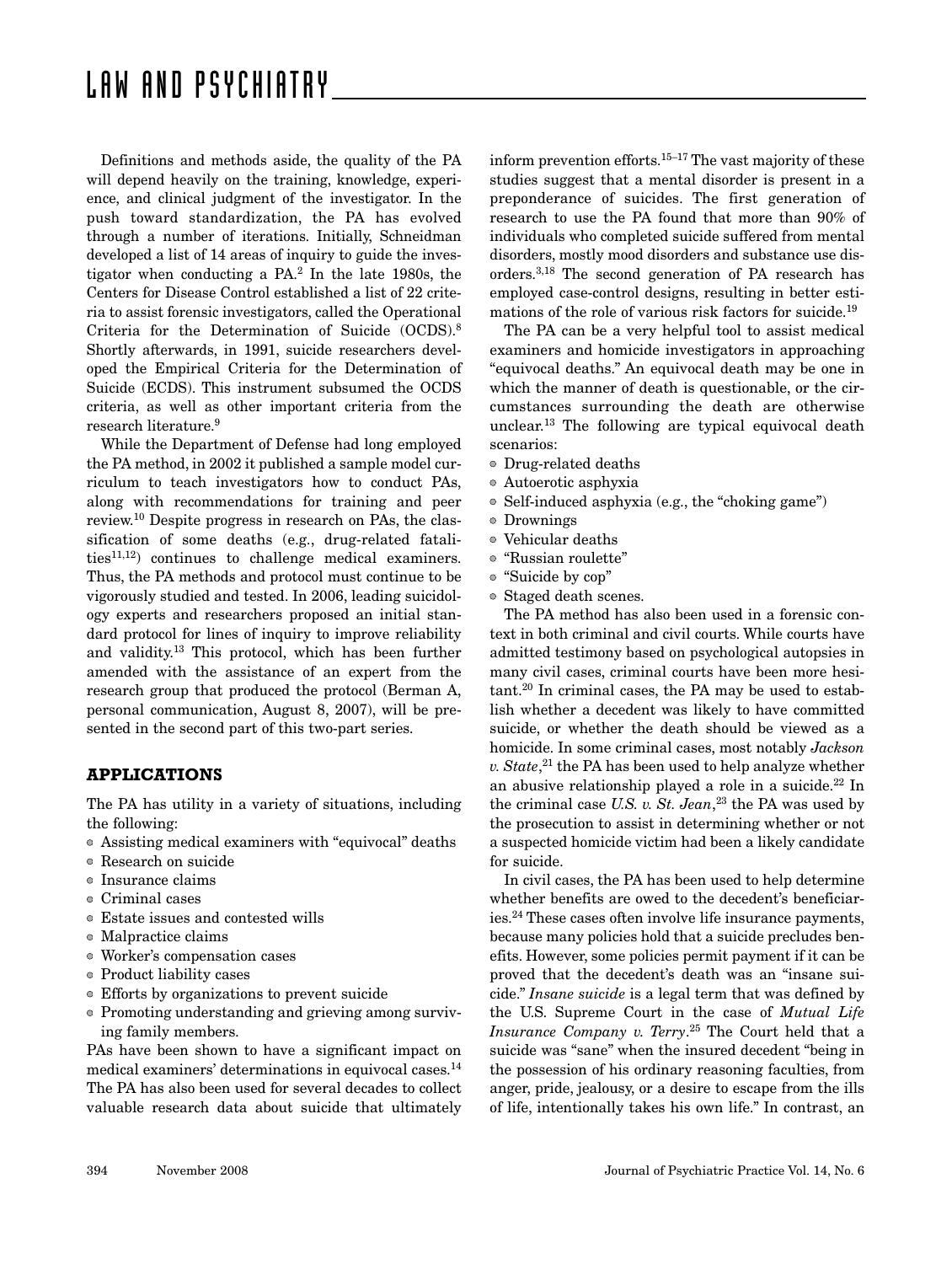"insane" suicide was defined as "when [the decedent's] reasoning faculties are so far impaired that he is not able to understand the moral character, the general nature, consequences, and effect of the act he is about to commit, or when he is impelled thereto by an insane impulse, which he has not the power to resist…." Thus, a sane suicide implies the decedent had a rational understanding that his acts would result in his death, whereas an insane suicide implies the decedent was so emotionally disturbed that he did not have a rational appreciation of his actions.22

Worker's compensation cases generally involve allegations that the decedent's employer was somehow legally responsible for his suicide. Similarly, product liability cases allege that the decedent's use of a particular product (e.g., medication) caused him to commit suicide. In psychiatric malpractice cases involving suicide, the plaintiff must prove that the doctor's negligence was a proximate cause of the decedent's suicide.26 In addition to determinations regarding the standard of care, a PA may be conducted to determine the decedent's overall suicide risk to permit the fact finder to make a clearer determination about the foreseeability of the suicide.

Another potential use for the PA may be its clinical utility in helping surviving family members better understand the tragedy and begin the grieving process.27,28 It is not uncommon that surviving family members need a better understanding of their loved one's suicide before they can continue the grieving process. In addition to referral to helpful support organizations, such as the American Foundation for Suicide Prevention,29 the PA may help provide families with the answers they need to find meaning within the tragedy. The PA may also be used for other clinical purposes, such as informing an institution's morbidity and mortality conference after a client's suicide. PAs have also been conducted for historical purposes on numerous public figures such as Ernest Hemingway<sup>30</sup> and Vincent Foster (Berman A, personal communication, August 8, 2007).

### **METHODS AND GOALS**

### **Methodology**

The PA method involves collecting and analyzing all relevant information on the deceased. All applicable records are reviewed, including medical records, psychiatric records, police records, and autopsy findings. A visual inspection of the death scene via photographs is necessary, and a visit to the scene will occasionally be required. A thorough review of the decedent's writings

in the form of diaries, journals, e-mails, and internet correspondence is vital. (For a list of other important sources of data, see the suggested PA protocol<sup>13</sup> that will be presented in Part II of this series.) In addition to reviewing records, structured interviews with family members, relatives, and/or friends are necessary. Thus, a PA synthesizes data from multiple informants and records. When performed in a comprehensive manner, the method may take anywhere from 20–50 hours or longer to complete. The overriding principle is that the greater the amount of relevant data analyzed, the more accurate the investigator's conclusions are likely to be.

Suicide risk factors vary among different populations.31 The investigator should consider any special nuances of the deceased, such as age group, $32$  mental health diagnosis, gender<sup>33</sup> and other factors that may allow for a more precise consideration of risk factors associated with that group. This requires that those who conduct PAs stay up to date with the evolving psychiatric and suicidology literature, which is steadily becoming more detailed about risk factors in distinct diagnostic categories such as depression  $34,35$  and bipolar disorder<sup>36</sup> as well as in individuals who are not receiving mental healthcare services.37,38 Some decedents may have displayed unique, individualized behaviors suggestive of increased or decreased suicide risk that will be known only to close social contacts or treating mental health professionals.31 Thus, it is important to learn as much as possible about the decedent's individualized risk factors and patterns of reactions to past stress.

A comprehensive PA is necessary because there is no single pathognomonic risk factor for suicide.<sup>37</sup> Single risk factors do not have adequate statistical power on which to base conclusions. Particularly in the context of forensic expert testimony, the postmortem suicide risk assessment approach is recommended.3 This involves a careful identification and assessment of suicide risk factors present at the time of death. Factors that increase risk (both proximal and distal) as well as risk-reducing factors should be carefully weighed. When thoughtfully analyzed in the context of the totality of the decedent's circumstances, the investigator should be able to arrive at a conclusion about the decedent's overall risk of suicide near the time of death. This ultimately informs the investigator's opinion about *whether or not the decedent was a likely candidate to commit suicide at the time in question*. Testimony that focuses on whether the PA yielded results consistent with an individual who commits suicide is more likely to be found admissible in court. In contrast, overreaching opinions that conclude the decedent *did or did not* commit suicide are more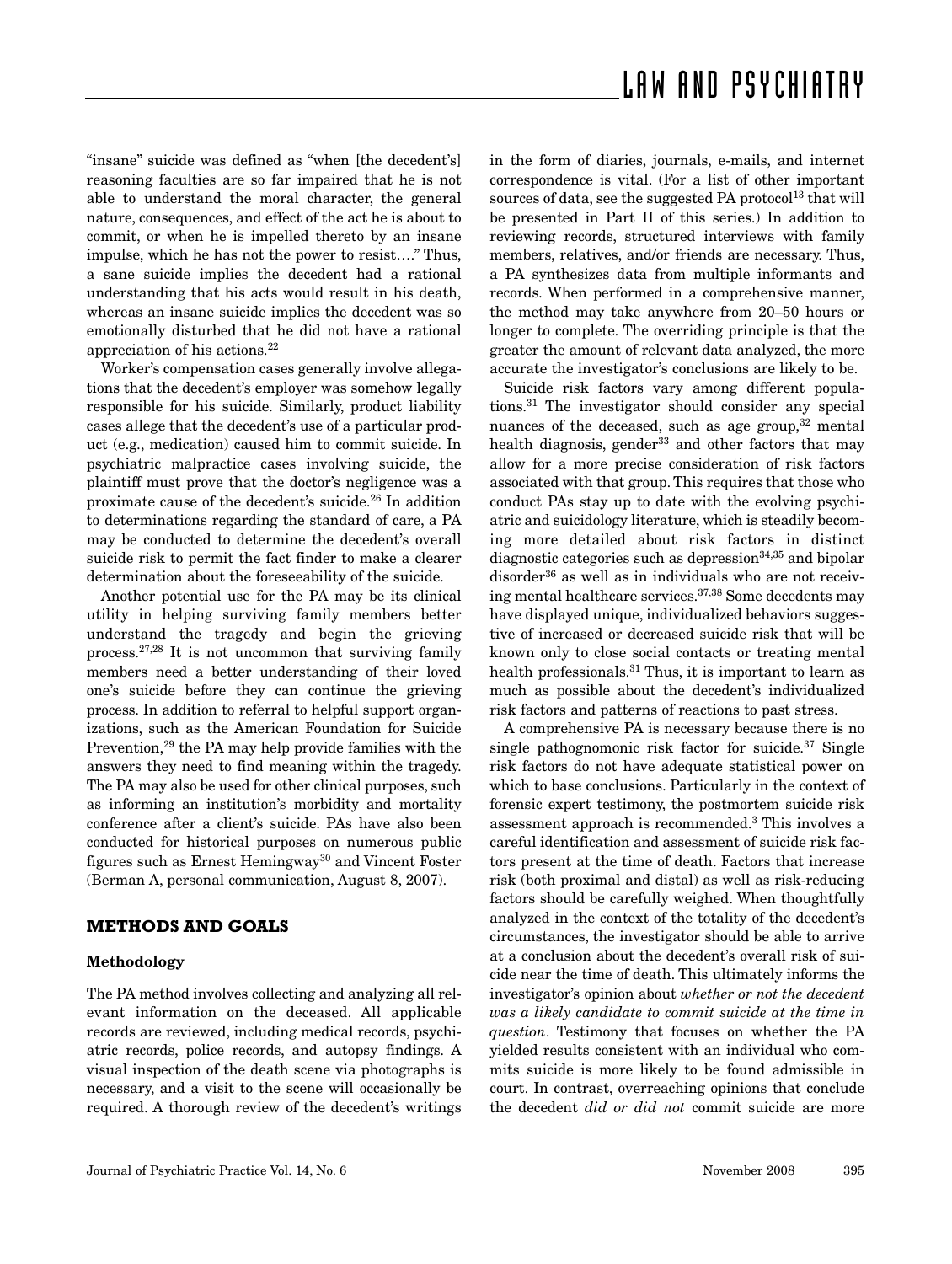# LAW AND PSYCHIATRY

likely to be found inadmissible. For example, in the case of *State v. Guthrie*, <sup>39</sup> the court found that the expert's testimony became inadmissible when it "shifted from discussing typical suicide characteristics," to a "bold declaration" that the decedent did not die by suicide.<sup>40</sup>

### **Goals**

The goals of the PA include obtaining an in-depth understanding of the decedent's personality, behavior patterns, and possible motives for suicide. The investigator strives to obtain an objective analysis of factors that increased and decreased the decedent's risk of suicide. In certain cases, an experienced investigator can use the method to help sort out degree of risk and intent and to identify causal factors at the time of death.3 Ultimately, this should allow for a well informed assessment of whether or not the deceased was a likely candidate for suicide. The following are some of the key goals of the PA:

- Identify behavior patterns—reactions to stress, adaptability, changes in habits or routine
- Establish presence or absence of mental illness
- Identify possible precipitants
- Determine presence or absence of motives
- Determine presence or absence of suicidal intent
- Determine suicide risk factors—both mitigating and aggravating
- Perform a postmortem suicide risk assessment
- Establish whether or not the deceased was a likely candidate for suicide.

### **Collateral Interviews**

The importance of collateral interviews as part of the PA method cannot be overstated. Careful interviews with the decedent's family members and other relevant social contacts distinguish a proper PA from a mere analysis of demographic data and police reports. Most experts recommend a structured or semi-structured approach to collateral interviews. At least one study has developed a semi-structured interview for the PA that has demonstrated interrater reliability.<sup>41</sup> For research purposes, there has been a trend toward using modified instruments such as the Structured Clinical Interview for DSM-IV Disorders  $(SCID),^{42}$  as well as a life events calendar method, which helps identify and quantify the burden of events that may be associated with suicide.<sup>43</sup> Collateral interviews often reveal critical and/or determinative information about the decedent that cannot be obtained elsewhere. Recent theories about suicide have stressed that psychiatric illness alone is not enough to fully explain an individual suicide. Rather, a stressdiathesis model has been proposed, in which the risk for suicidal acts is determined by the interplay of biopsychosocial factors and situational variables.44 According to this model, a diathesis may be reflected in an individual's tendency to have maladaptive responses to stressors, such as acting impulsively. Such information is most likely to be obtained via collateral interviews.

### **Ethics and Sensitivity**

An important ethical and practical consideration related to gathering collateral data is the manner in which collateral sources should be contacted and interviewed. Interviewing surviving family and friends is a very sensitive matter and the investigator must consider the survivors' reactions. Ideally, the investigator should have adequate clinical experience to be able to handle survivors' reactions with appropriate sensitivity.<sup>45</sup> For research purposes, a 2–6 month interval between the suicide and the interview is recommended.<sup>43</sup> There does not appear to be a significant relationship between the timing of the interview and the quality of information obtained when this time frame is used.46

While an untoward emotional reaction to the interview is an obvious concern, some researchers have noted that survivors appeared to have benefited from the interview experience by being able to express their feelings and receive a mental health referral if needed.<sup>43</sup> There is currently no clearly agreed on method for initiating contact with survivors. Investigators performing a PA for forensic legal purposes will likely be supplied with relevant phone numbers and/or addresses of potential interviewees. Attorneys will often have previously informed the interviewees that an investigator will be contacting them. Investigators seeking interviews for research purposes may consider sending a letter followed by a phone call, or vice versa. $22$ 

In the second half of this two-part series, I will discuss limitations and controversies related to the PA and describe efforts to develop a standardized protocol for conducting PAs.

### **References**

- 1. Schneidman E. The suicidal mind. New York: Oxford University Press; 1996.
- 2. Schneidman E. The psychological autopsy. Suicide Life Threat Behav 1981;11:325–40.
- 3. Simon R. Murder, suicide, accident, or natural death?